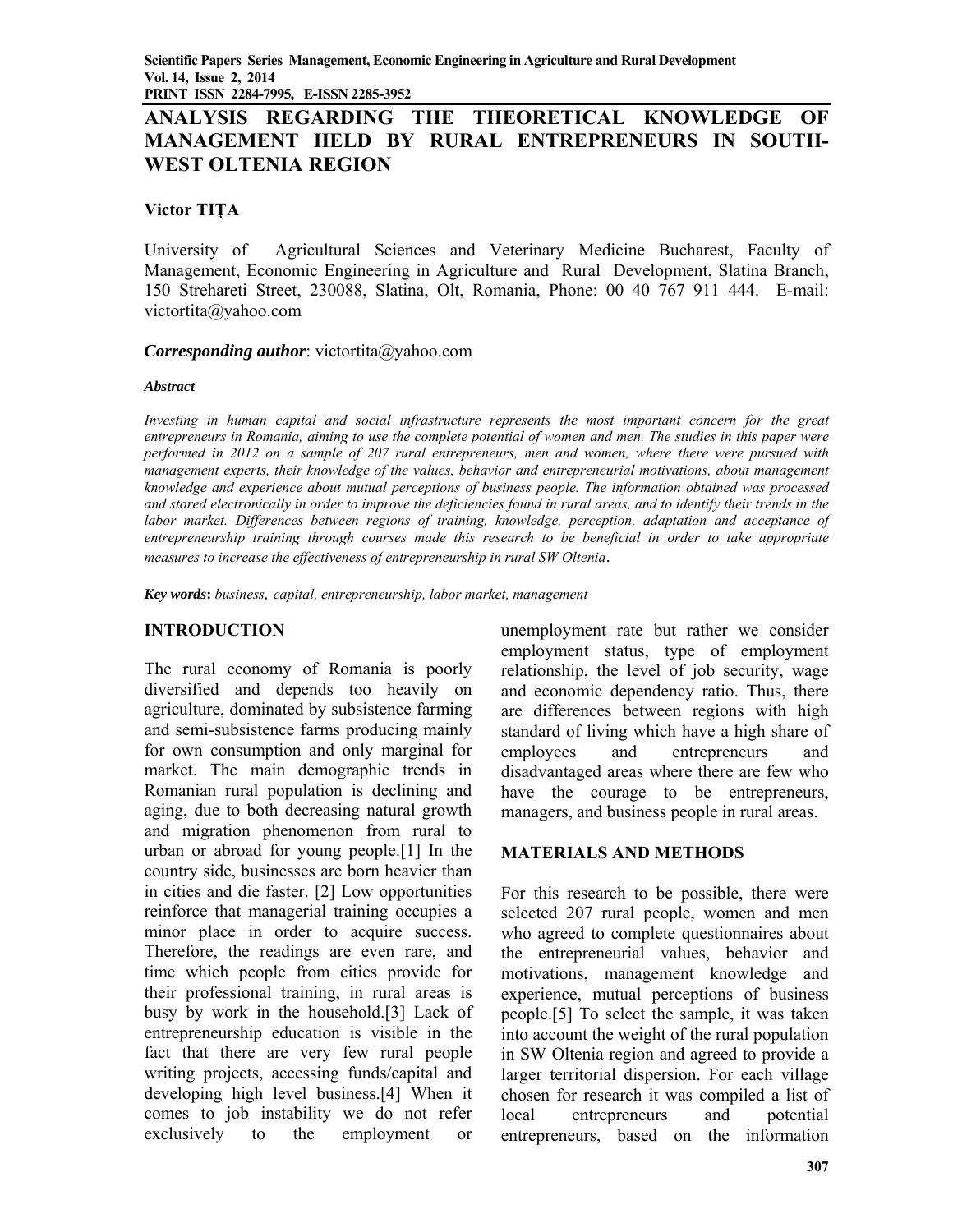#### **Scientific Papers Series Management, Economic Engineering in Agriculture and Rural Development Vol. 14, Issue 2, 2014 PRINT ISSN 2284-7995, E-ISSN 2285-3952**

collected where it was studied entrepreneurial training needs which were combined with quantitative and qualitative research. Thus, a team of experts in local research was formed and along with the expert management team led to the completion of sociological study, where the first sample was divided as follows: 167 participants for quantitative research and 40 people for qualitative research, conducted by the focus group. The qualitative research was conducted in specially equipped rooms and was moderated by the authors of this report. The selection criteria for participants in the focus groups were random and participation was voluntary. Of the 207 participants interviewed 35% were women, and the level of preparedness/schooling of these participants was:

- 27% are people with higher education;
- 73% are persons with secondary education.

### **RESULTS AND DISCUSSIONS**

As a result of completion of the questionnaires, suggested as questions, emerged problems faced by small businesses in rural areas. To the question: "Which is the main factor considered to prevent rural people, who start a business, to get rich?" the responses obtained were different, as follows:



Chart 1. The answer to the first question

To the question: "How do you find most business people of your county?", responses were:

- 37.11% perceive them corrupt;

- 46.54% perceive them doing business with public money;

- 45.28% considering them dependent on politicians.

What is surprising is that potential entrepreneurs excel in allegations of corruption brought to businessmen, to those in whose guild they wish to enter.



Chart 2. The answer to the second question

Polling training needs through appropriate training program led to the question:

"How would you rate your preparation in the following areas? Do you think you have information, very much, much, little or very little knowledge regarding ...?"

Theoretical knowledge held by the target group in the fields of business management, highlighted by the responses to questions about personal training assessment in these areas, reveals unequivocal the need for improvement through adequate training program.



Chart 3. The answer to the third question

To the following question: "In case of following courses, how much do you have used the knowledge acquired?", the result of the survey was: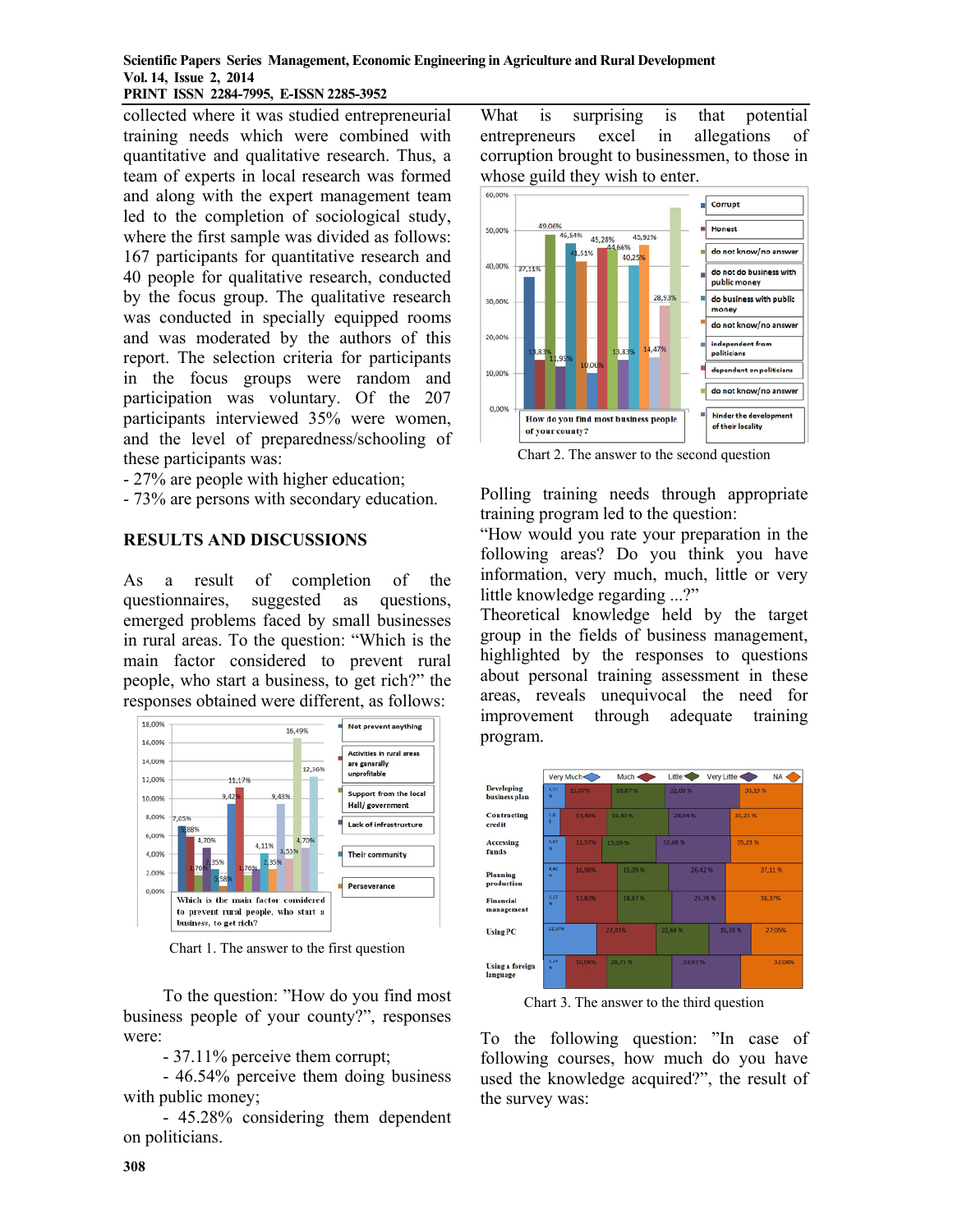#### **Scientific Papers Series Management, Economic Engineering in Agriculture and Rural Development Vol. 14, Issue 2, 2014 PRINT ISSN 2284-7995, E-ISSN 2285-3952**



Chart 4. The answer to the fourth question

We are dealing with a little concerned group about the courses/trainings on entrepreneurial or management topics. The fact that 18,86% of the participants in the quantitative research have experienced a course/training on entrepreneurial topics relieve their perfecting entrepreneurial desire, so that the fifth question about: "Have you attended training courses concerning entrepreneurial or management topics?", the answers received were not satisfactory.



Chart 5. The answer to the fifth question

The entrepreneurs are inclined to consider themselves very trained in computer use and information technology, to believe that they know enough about drafting a business plan, about planning production/commercial activities and about what we consider to be financial management: earnings schedule, cost calculation, tracking stocks and production. Potential entrepreneurs are more inclined to assert ignorance in most investigated areas: the elaboration of a business plan, ways of contracting credit, financial management, the

planning of production/trade activities, strategic management and use of IT&C.

Those with higher education tend to declare that they are very well trained in the ways of contracting credits, in terms of financial management, the access to EU funds and the use of IT&C, as well as developing a business plan, planning production/commercial activities and strategic management. Those with secondary education are more inclined to believe that they have little knowledge about the development of a business plan, a credit contraction and computer use. They tend to believe that they have very little or no knowledge about project management and accessing EU funds.

From the perspective of the affiliation to a category, there aren't many statistical associations with the degree of training on the various fields of management. However, men rather tend to consider their knowledge about planning the production/commercial activities as being very good and those about the ways of contacting a commercial credit and planning production/trade activities as being insufficient. Women tend to consider they have a very few knowledge about earnings schedule, the calculation of costs, tracking stocks and very low on the ways of contacting a commercial credit and the planning of production/trade activities.[6] An important factor in the assessment of entrepreneurial knowledge is the educational support given by abilities besides the managerial ones.

## **CONCLUSIONS**

1. Research highlights the fact that each person is unique. People, whether they are employers, potential entrepreneurs or managers, have different experiences, have lived different life situations, see the concepts in different ways, have knowledge more or less grounded, but all of them follow the success in life and by initiating and developing their own business they may obtain it.

2. Taking into the consideration the answers given by the target groups of the project, the distribution within each theme is different. The significance tests show that, beyond the